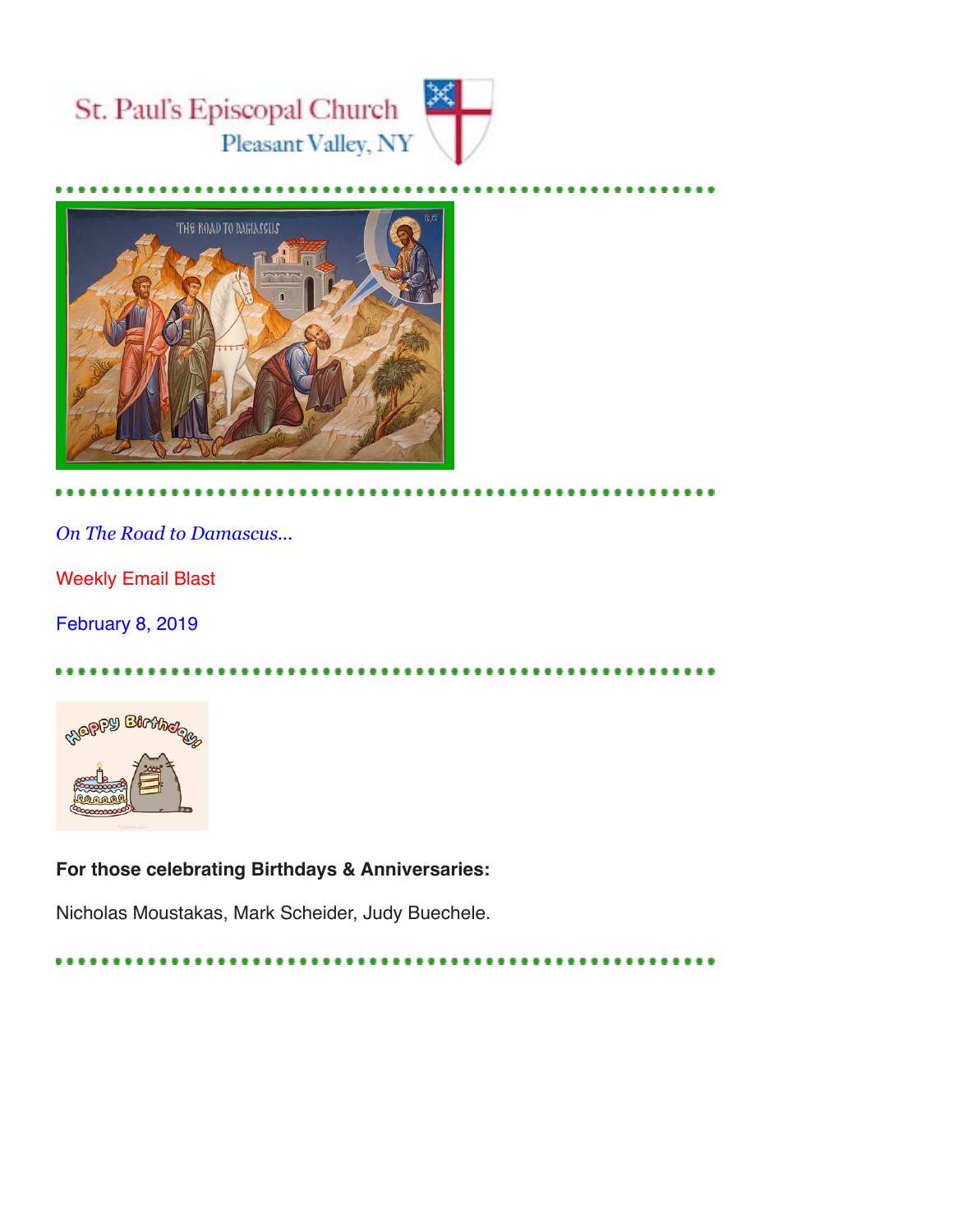

**THIS WEEK The Annual Parish Meeting here at St. Paul's will be held on Sunday, February 10, 2019 immediately following the 10:00 AM Holy Eucharist Service. (THERE IS NO 8AM SERVICE) A Pot Luck Lunch will follow the meeting in our ADA Parish Hall.** 

Everyone is always invited, and that means Everyone. Please plan to attend as you are able – See you there!





Mother Megan, Nancy Adams, Rita Carver, Debby Glynn, Marilyn Kirchner Rector, Warden, Vestry Member, 2 Parish Members

#### **Slate of Nominees for open positions: Wardens** (two positions)

2-yr term (Roger Tumbarello's position)

#### **Nominee: Roger Tumbarello**

1-yr completion of existing 2-yr term (Nancy Adams' position)

**Nominee: Rick Harris** 

**Vestry member** (1-year completion of existing 3-year term) Rick Harris' position

**Nominee: Ginny Johnson Vestry member (3-year term)** 

Barbara Jane Haight's position

**Nominee: Barbara Jane Haight Vestry member (3-year term)** 

Donato Caferra's position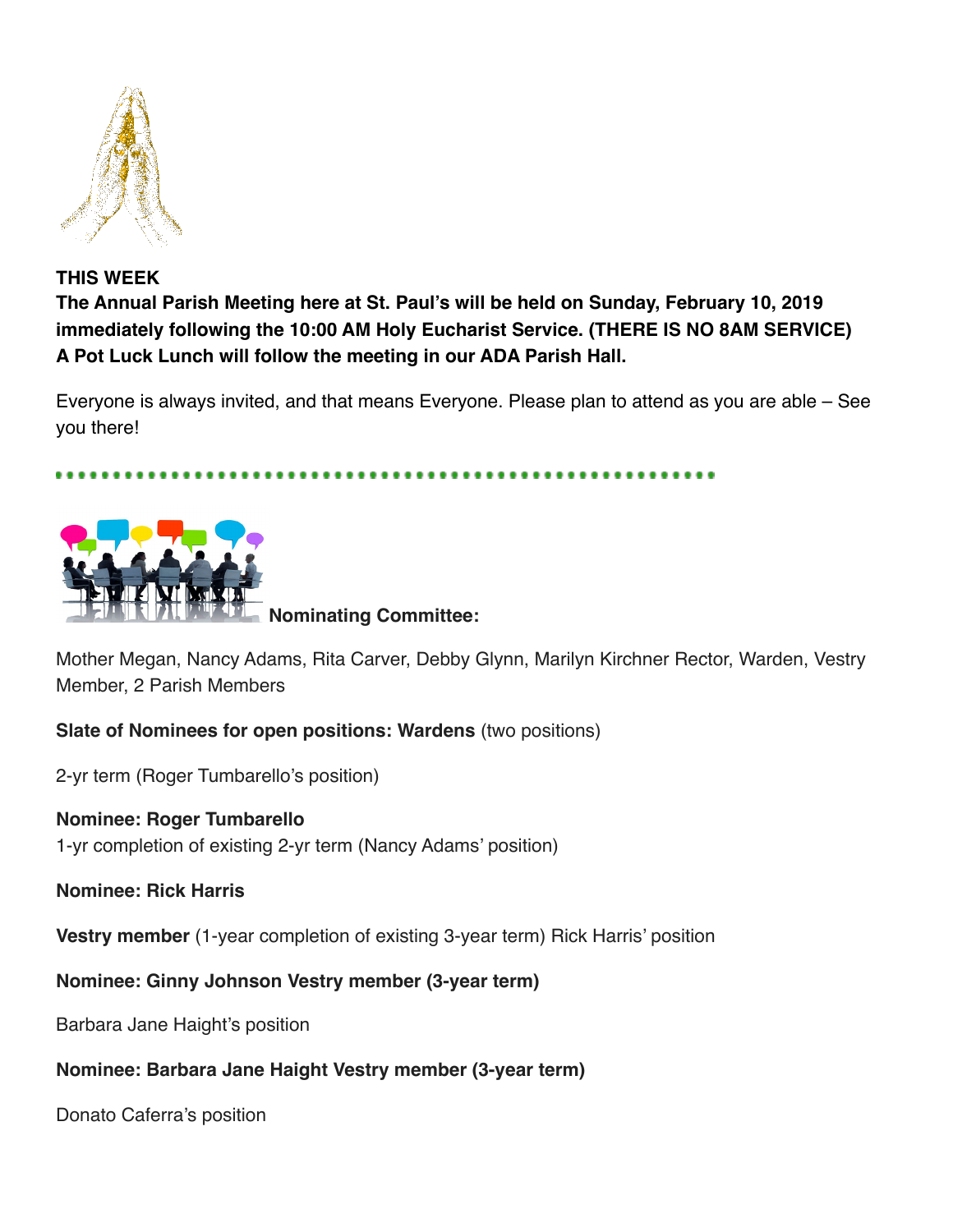# **Nominee**: **Kay Mackey Vestry member (3-year term)**

Rita Carver's position

**Nominee**: **Liz Whitman Vestry member** (2-year completion of existing 3-year term)

Joe Sebik's position

**Nominee**: **Jackie Allerton** 

*Additional Note: Debby Glynn has agreed to be Clerk of the Vestry, beginning at the March 2019 Vestry Meeting.* 

*Thank you, Debby!* 

. . . . . . . . . . . . ................. WHO DOES WHAT

# THIS WEEK

Altar (Green): Kay Kay

EM: Kay

Acolyte/Crucifer: John S

Ushers:

Roger & Nancy

Lectors: Roger

............



**\*\*\* REMINDERS \*\*\*** 

*Adams Gift Cards: Year-Round Fundraising*